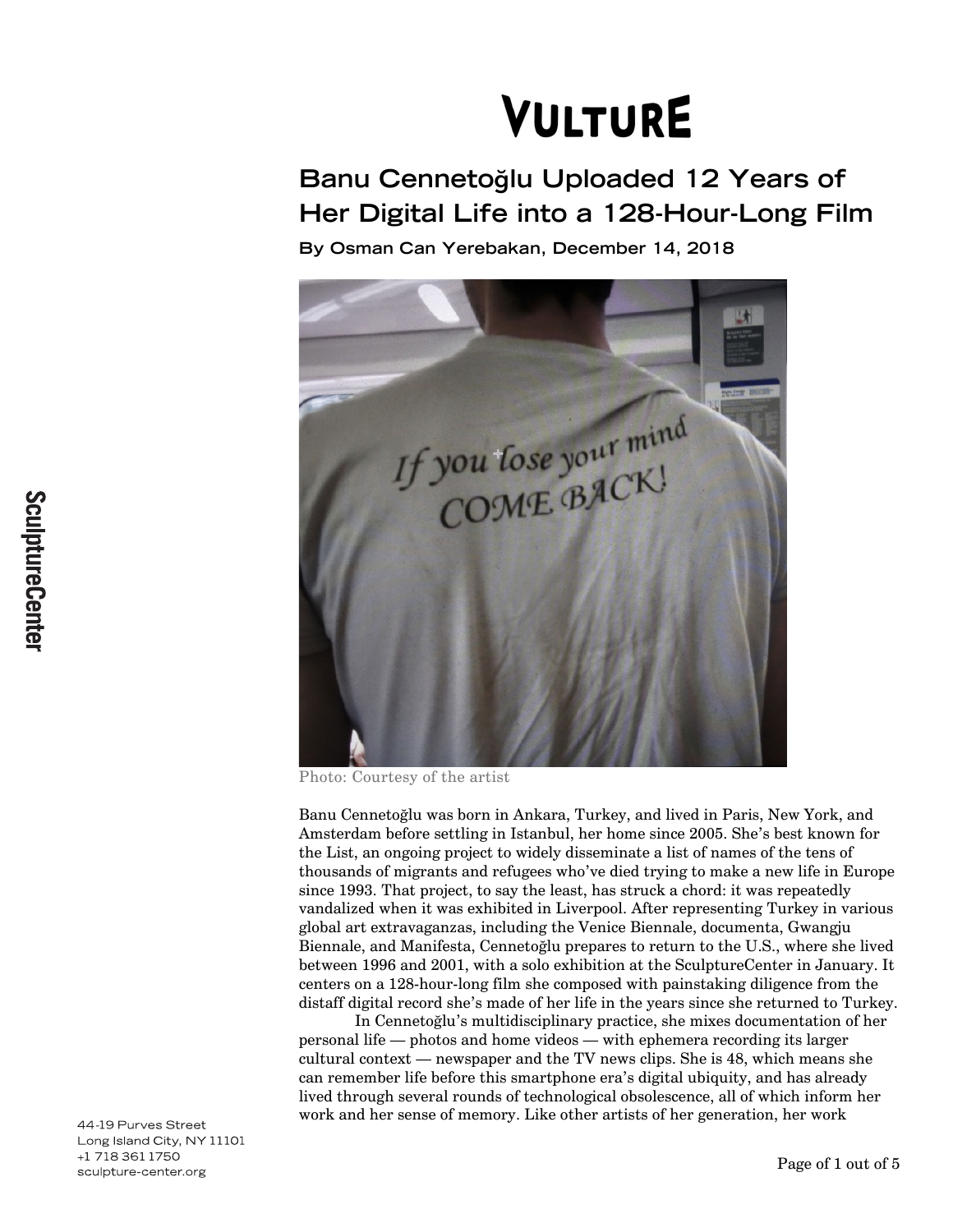refracts other transitions too, the rise of political Islam, the end of the Cold War, and the stalled courtship between Turkey and the European Union.

Turkey is a land of competing identities, and competing senses of its own history. After the '90s — an era described as a "lost decade" due to unstable politics, a lagging economy, and out of control urbanization, came Recep Tayyip Erdoğan with his socially conservative AK Parti (Justice and Development Party) which has ruled the country since 2002. What was at first sold to the world and his people as a globalist and economically liberal pro-European solution full of optimism has since evolved into autocracy. Turkey hasn't left the global headlines since, starting with 2013's blood-drenched Gezi Park protests against his administration, and the failed coup three years later. Erdoğan has firmed up his grip on power, despite concerns about how he runs the economy. The once rollicking press has been systematically tamed. Occasional shut-downs of Twitter or YouTube have since become the ordinary. Wikipedia is still inaccessible in the country to this day. Maybe not surprisingly in this context of oppression, Turkey is rarely the central subject in Cennetoğlu's work but a faint specter haunting her treatment of trauma, either collective or personal.

Cennetoğlu's 128-hour and 22-minute film has a title to match its running time: 1 January 1970 – 21 March 2018  $\cdot$  H O W B E I T  $\cdot$  Guilty feet have got no rhythm · Keçiboynuzu · AS IS · MurMur · I measure every grief I meet · Taq u Raq · A piercing Comfort it affords  $\cdot$  Stitch  $\cdot$  Made in Fall  $\cdot$  Yes. But. We had a golden heart.  $\cdot$  One day soon I'm gonna tell the moon about the crying game. The tour-deforce documents the artist's life these last 12 years, since the year after she moved back to Turkey, comprising sequences of images and occasional videos solely culled from electronic devices Cennetoğlu has owned since June 2006. Throughout the film, the artist and the many people she crossed paths with appear in formative, trivial, mundane, or humdrum moments. We see the Gezi protests and gatherings for Hrant Dink (Turkish-Armenian journalist and editor shot to death in 2007 by a nationalist in front of his newspaper) alongside Cennetoğlu visiting her mother in the hospital for her mother or cooking in her kitchen.

I spoke to Cennetoğlu from her Harbiye apartment. The conversation started in Turkish but switched to English while occasionally returning to our shared mother tongue.



Banu Cennetoğlu.Photo: Courtesy of the artist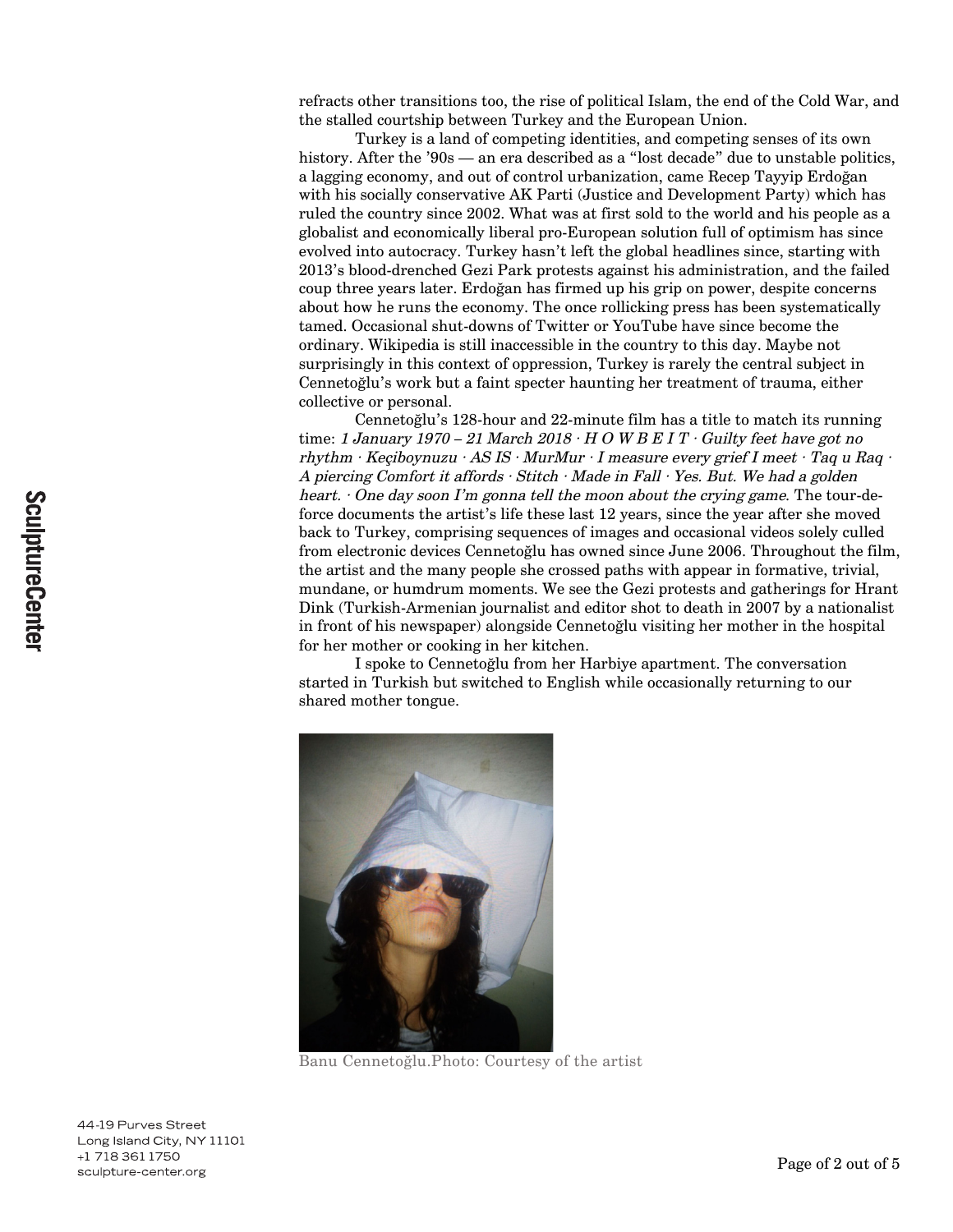#### Let's start with the exhibition. How did the works come together?

The exhibition presents four existing works in a novel and site specific constellation. Curator Sohrab Mohebbi was interested in the film while I was working on it last winter for my Chisenhale Gallery exhibition in London. After the film's premiere, he invited me to show it at the SculptureCenter. And after my site visit in August, we decided to show it together with three other pieces from the last eight years.

The second large work is the daily newspaper archives that I have been working on since 2010. I've collected daily national and local papers, printed a single day, and bound them on black hard covers with the content alphabetically ordered. The work conceptually, also formally, deals with politics and hierarchy of "news" dissemination while generating a portrait of different geographies in this particular point in time. Hence we are showing six compilations: Turkey, Switzerland, Arabicspeaking countries, Cyprus, U.K., and Germany. The work is about newspapers being a public space about collective memory. I am interested in the ways ads are juxtaposed next to news, how news is broken on a local and national outlet, or even the quality of the paper used for print. The Arab Spring had just happened while I was working on the Arabic version, and it was interesting to trace ways different Arab countries reported on it.

OffDuty stems from my documenta 14 project. Nine aluminum letters were borrowed from the Museum Fridericianum's façade and six missing letters were cast in brass imitating the existing ones to read BEINGSAFEISCARY, which was a graffiti I had seen in Polytechnico in Athens. Once d14 was over, we returned the "originals" to Fridericianum and six new casts became OffDuty. I am interested in creating a new constellation with existing works — each work is like a word and each new configuration has a different capacity. Here is an unusual juxtaposition in terms of politics of memory since two works cover almost the same period and offers an entanglement of what is considered public and private. Also, my other pieces' creation processes are in 1 January 1970 – 21 March 2018...



Channel Islands, all dated 04.09.2014. 46 hardbound volumes. Courtesy the artist and Rodeo, London. Photo: Courtesy of the artist and Rodeo, London

#### 1 January 1970 – 21 March 2018 … is a very ambitious undertaking. Could you explain the idea behind the work?

The resource for the film's content comes from all the electronic devices including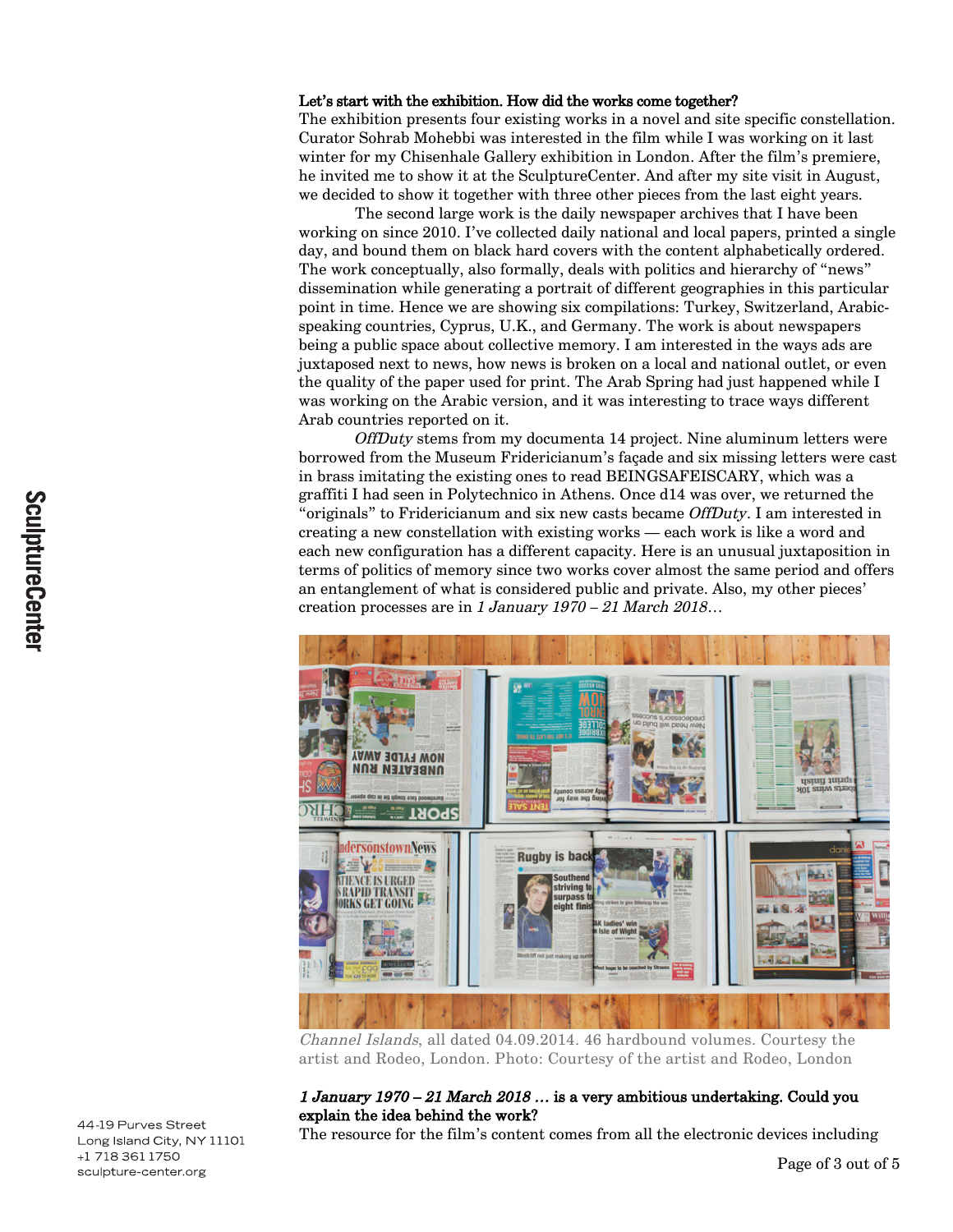hard disks, smartphones, digital cameras, as well as materials I downloaded, PDF attachments I received, and images I was hashtagged in. Digital devices use a unix time system, which marks undateable digital photos with January 1, 1970 or January 1, 1980, and this caused the first two-hours 15-minutes and 12-seconds of the film to follow a non-chronological order. In this section, the sequence jumps from my daughter's fifth birthday party to her second, and then fast-forwards to the present due to inaccurate dates. The rest follows a chronological order based on dates the images entered my devices, starting from June 2006.

#### Dates are crucial for the film — you were also born in 1970, for example. Why did you choose June 2006 to start from?

The fact that I was born in 1970 is totally coincidental. I chose June 2006, because it is one year before I conceived my daughter and the first dissemination of the List in Amsterdam.

# You don't call the List an artwork, but rather a growing public database. How does the film respond to the List, which you're widely known for in global arena?

On the public level, both works respond to my frustration of trying to keep the record of people losing their lives because of political instability. When I ask if I have the right to do something about this situation, I can at least have a historical archive and document the possibility of having a life and family outside turmoil. I want to look into the contrast between daily life and practice. I live in Istanbul, you live in New York, both in messed up situations.

I have been involved with the List on different levels for many years. The situation is worse than 2002 when the change of policies was already urgent. When we look at last decade, it is one of the worse one in the world history, not only in Turkey and Europe, we are in an undeclared ongoing World War III. Hard to put in concrete words, but the work departs from this contrast. I needed to look at what I have accumulated. I did not want to weed out, choosing one over the other for any reason. It is a circle with hundreds of tangents.

#### What are some of the stories behind the work's long title?

Titles are an integral part of my work. I tried but it was impossible to reduce 12 years and 46,685 files to one line. As a big Clarice Lispector fan, I am totally inspired by The Hour of the Star, which had 13 subtitles, separated with ors. Mine are with *ands*. One of my favorites is *keçiboynuzu* (meaning carob in Turkish), for the particular effort it requires to eat. You have to constantly chew it just to get little flavor. My mother who used to love it; she always told me I was similar to keciboynuzu — always investing so much effort to gain little in the end. In terms of Guilty feet have got no rhythm, I love Georgios Kyriacos Panayiotou [George Michael]! Also, this was the title of my Kunsthalle Basel exhibition in 2011 and I wanted to recycle it.

# You avoid a narrative or hierarchy between the images. How did you maintain the rawness of your reality without being too personal?

Well, it is personal but also it is collective. Obviously I am the common denominator, or carrier, but it is also collective and collected history. Because the majority was not shot to be shown, there is not one dominant narrative or construction. You see me with my mom at a hospital, marching at a Gezi Park protest, and then cooking at my kitchen. Putting the images together was a challenge, because I had to revisit moments with certain emotional charges and I had to bear the boredom of going through trivial images I barely remember. Bearing both on my and the audience's end is the strongest part of this work.

#### Are there moments or people you hesitated to include?

There were moments I was skeptical about showing, but the work is a confrontation to myself. The only way to achieve this was to show everything despite their reasons, whether this is boredom, embarrassment, or anguish. Separations, reunions, funerals, hospitals, openings, demonstrations with many trials and errors are all in there.